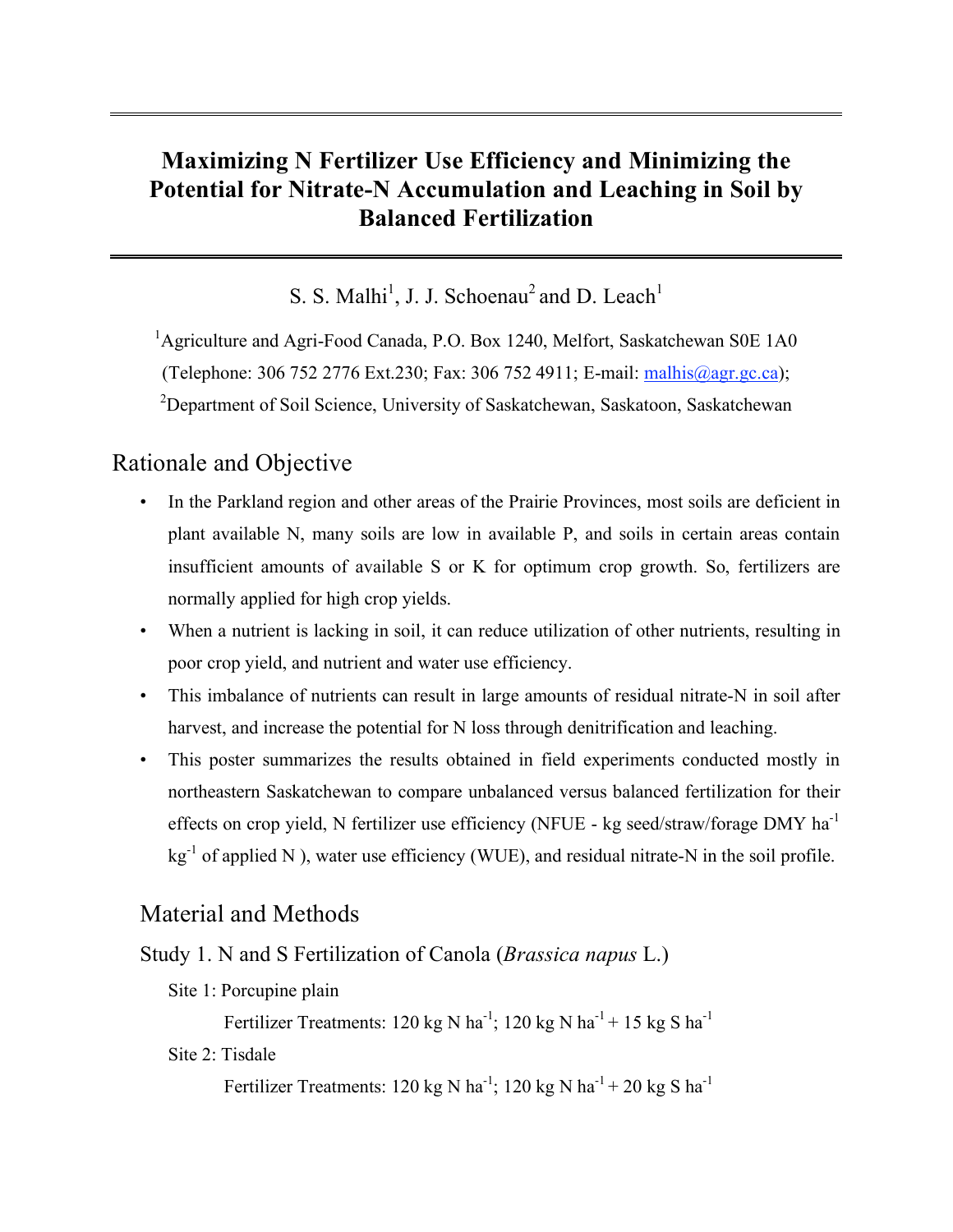Site 3: Star City

Fertilizer Treatments: 120 kg N ha<sup>-1</sup>; 120 kg N ha<sup>-1</sup> + 30 kg S ha<sup>-1</sup>

- Study 2. N and S Fertilization of Wheat (*Triticum aestivum* L.)
	- Site 1: Porcupine Plain

Fertilizer Treatments: 120 kg N ha<sup>-1</sup>; 120 kg N ha<sup>-1</sup> + 15 kg S ha<sup>-1</sup>

Site 2: Tisdale

Fertilizer Treatments: 120 kg N ha<sup>-1</sup>; 120 kg N ha<sup>-1</sup> + 20 kg S ha<sup>-1</sup>

Study 3. N and Cu Fertilization of Wheat (*Tritium aestivum* L.)

Site: Porcupine Plain

Fertilizer Treatments: 105 kg N ha<sup>-1</sup>; 105 kg N ha<sup>-1</sup> + Variable rates of Cu in 3 experiments

Study 4. N, S and P Fertilization of Timothy (*Phleum partense* L.)

Site: Star City

Fertilizers Treatments: Two Rates of N (0 and 120 kg N  $\text{ha}^{-1}$ ) x Two Rates of S (0 and 15 kg S ha<sup>-1</sup>) x Two Rates of P (0 and 22 kg P ha<sup>-1</sup>)

Study 5. N, S and K Fertilization of Grass

Site: Canwood

Fertilizer Treatments: 112 kg N ha<sup>-1</sup>; 112 kg N + 11 kg S ha<sup>-1</sup>; 112 kg N + 11 kg S + 40 kg K ha $^{-1}$ 

Study 6. Organic versus Conventional N and P Fertilization Site: Scott

Fertilizer Treatments: Organic – No fertilizer input; Conventional – Recommended rates of N and P

### Summary of Results

Study 1. N and S Fertilization of Canola (*Brassica napus* L.)

• The N and S imbalance with too much N and too little S in the zero-S treatment on the S-deficient soil produced very low seed yield and NFUE (kg seed ha<sup>-1</sup> kg<sup>-1</sup> of applied N) and relatively low oil content of canola seed.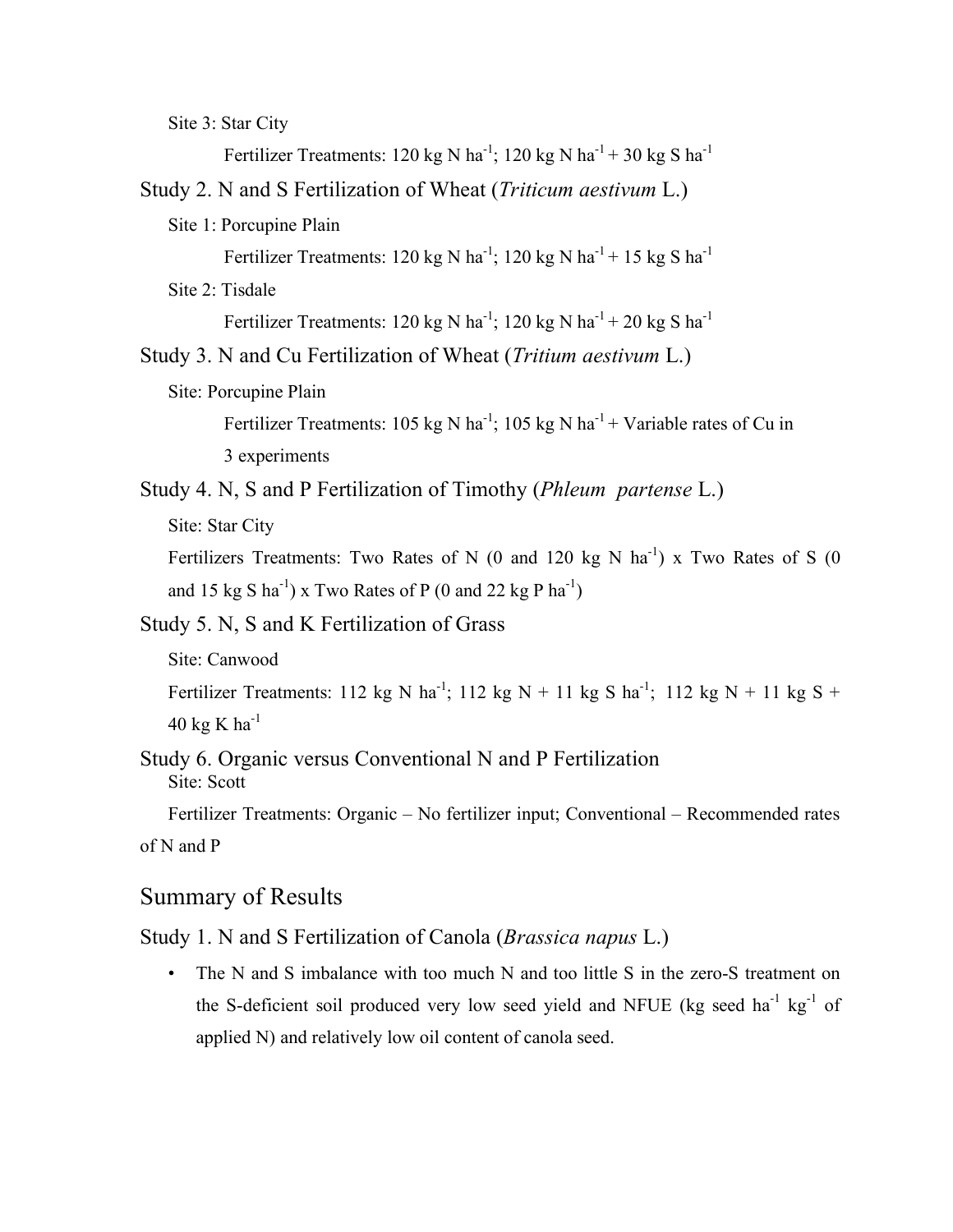- Compared to N alone, balanced application of N and S resulted in substantial increase in seed yield from 17 to 1378 kg ha<sup>-1</sup> and NFUE from 0.1 to 7.1 kg seed ha<sup>-1</sup> kg<sup>-1</sup> of applied N and oil content from 30.9 to 40.5%.
- At Site 2, the corresponding values were 134 and 765 kg ha<sup>-1</sup> for seed yield, 1.1 to 6.4 kg seed ha<sup>-1</sup> kg<sup>-1</sup> of applied N and 31.0 to 38.2% for oil content.
- The corresponding improvements at Site 3 were 635 to 2422 kg ha<sup>-1</sup> for seed yield, 5.3 to 20.2 kg seed ha<sup>-1</sup> kg<sup>-1</sup> of applied N for NFUE and 33.3 to 37.4% for oil content.
- It should be remembered that protein content generally decreased, because of dilution effect from the substantial increase in seed yield.
- Soil nitrate-N increased from 19 kg N ha<sup>-1</sup> in NS treatment to 194 kg ha<sup>-1</sup> in N alone (zero-S) treatment at Site 1 (a substantial increase in soil nitrate-N).
- Corresponding values of nitrate-N in soil for NS versus N alone treatment were 108 and 179 kg N ha<sup>-1</sup> at Site 2, and 106 and 149 kg N ha<sup>-1</sup> at Site 3.

Study 2. N and S Fertilization of Wheat (*Triticum aestivum* L.)

- At site 1, compared to N alone, combined application of N and S increased seed yield form 2351 to 2701  $\text{kg}^{-1}$ , NFUE for seed from 19.6 to 22,5 kg seed ha<sup>-1</sup> kg<sup>-1</sup> of applied N, straw yield from 3810 to 4962  $kg$  ha<sup>-1</sup>, and NFUE for straw from 31.7 to 41.3 kg straw ha<sup>-1</sup> kg<sup>-1</sup> of applied N.
- At Site 2, the corresponding values for N alone versus NS treatment were 1763 and 2061 kg ha<sup>-1</sup> for seed yield, 14.7 and 17.2 kg seed ha<sup>-1</sup> kg<sup>-1</sup> of applied N NFUE for seed, 2475 and 3695 kg ha<sup>-1</sup> straw and 20.6 and 30.5 kg straw ha<sup>-1</sup> kg<sup>-1</sup> of applied N for NFUE for straw.
- Residual soil nitrate-N in soil for NS versus N alone treatments was 78 and 159 kg N ha<sup>-1</sup> at Site 1, and 112 and 178 kg N ha<sup>-1</sup> at Site 2.

Study 3. N and Cu Fertilization of Wheat (*Tritium aestivum* L.) - 3 Tests

- Compared to N alone treatments, application of N in combination with Cu increased seed yield from 607 to 2680 or 2850 kg ha<sup>-1</sup>, NFUE from 5.8 to 25.5 or 27.1 kg seed ha<sup>-1</sup> kg<sup>-1</sup> of applied N and Cu uptake 0.9 to 10.7 or 6.4 g Cu ha<sup>-1</sup> in Experiment 1.
- Corresponding values were 1121 and 1908 kg ha<sup>-1</sup> for seed yield, 10.7 and 18.2 kg seed ha<sup>-1</sup> kg<sup>-1</sup> of applied N for NFUE, and 2.6 and 5.6 g Cu ha<sup>-1</sup> for Cu uptake in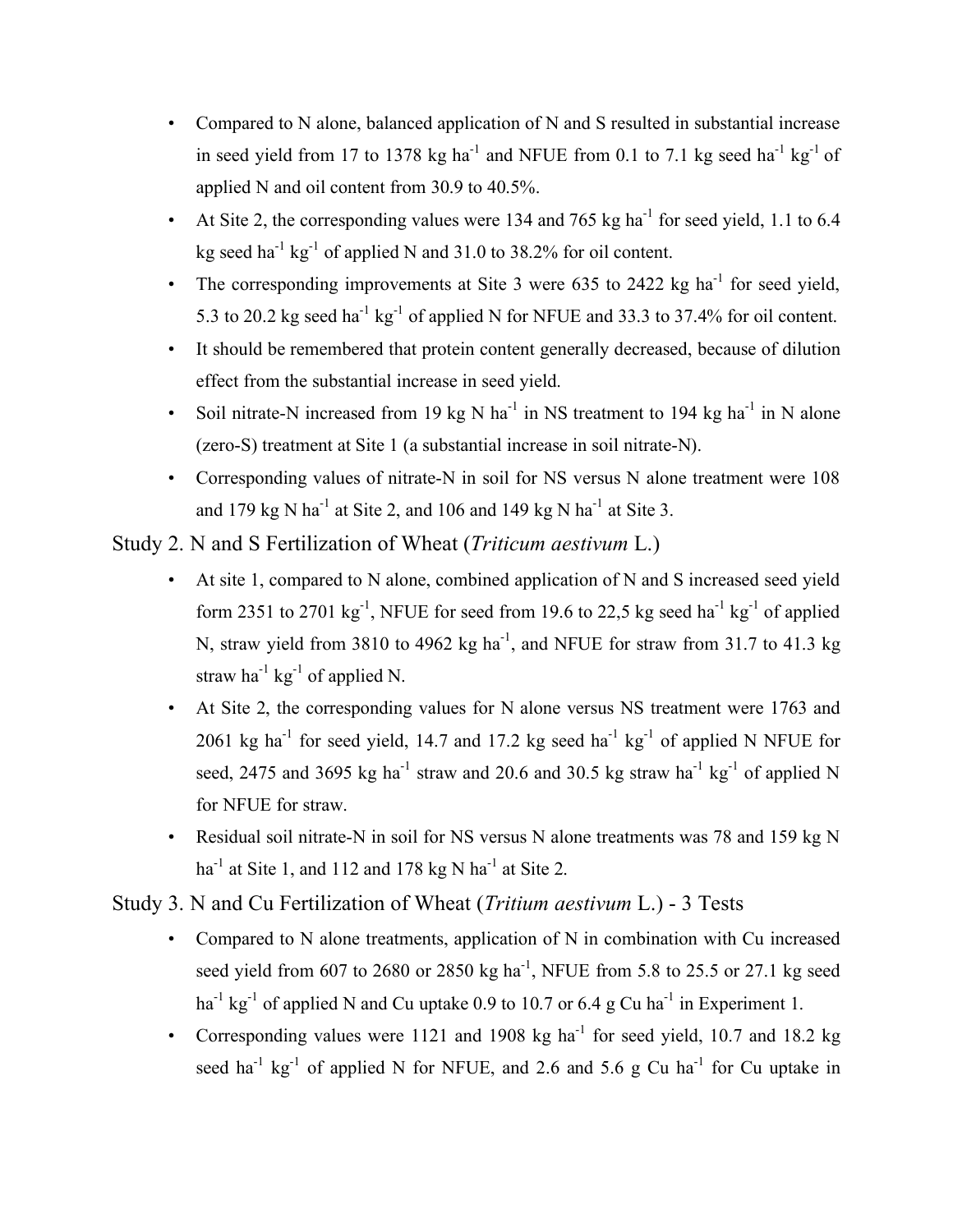Experiment 2, and 1367 and 2388 kg ha<sup>-1</sup> for seed yield, 13.0 and 22.7 kg seed kg<sup>-1</sup> of applied N for NFUE, and 2.8 and 6.2 g Cu ha<sup>-1</sup> for Cu uptake in Experiment 3.

- Soil nitrate-N in Experiment 1 decreased substantially with application of N and Cu together in all soil layers compared to N alone. This suggests that nitrate-N accumulation and leaching can be reduced considerably with balanced fertilization.
- Soil nitrate-N in Experiments 2 and 3 also tended to decrease when N and Cu were applied together.

Study 4. N, S and P Fertilization of Timothy (*Phleum partense* L.)

- Combined application of N, S and P together gave the highest forage DMY and NFUE. For example, for N, NP, NS and NPS, respectively, DMYs were 4412, 5524, 7302 and 7998 kg ha<sup>-1</sup>, and NFUE were 36.8, 46.0, 60.9 and 66.7 kg DMY ha<sup>-1</sup> kg<sup>-1</sup> of applied N.
- The corresponding values for soil nitrate-N in the 0-60 cm depth were 16.3, 17.3, 3.2 and 2.6 kg N  $ha^{-1}$ .
- Study 5. N, S and K Fertilization of Grass
	- The DMYs were considerably higher when N and S or N, S and K were applied together compared to N alone (4944 kg ha<sup>-1</sup> for NS and 5448 kg ha<sup>-1</sup> for NSK vs 1285 kg ha $^{-1}$  for N).
	- NFUE was 11.5 kg DMY ha<sup>-1</sup> kg<sup>-1</sup> of applied N with N alone, 44.1 kg DMY ha<sup>-1</sup>  $kg^{-1}$  of applied N with NS, and 48.6 kg DMY ha<sup>-1</sup> kg<sup>-1</sup> of applied N with NSK treatment.
	- Soil nitrate-N in the 0-60 cm depth decreased from 21.0 kg N ha<sup>-1</sup> with N alone to 11.3 kg N ha<sup>-1</sup> with NS, and to 6.9 kg N ha<sup>-1</sup> with NSK treatment.

Study 6. ORGANIC Input versus HIGH Input N and P Fertilizers

- For 6-year Rotation Cycle 1, WUE increased from 5.5 kg yield mm<sup>-1</sup> in ORGANIC input (no fertilizer input to a soil low in available P) to 8.5 kg yield  $mm^{-1}$  in HIGH input treatment. The WUE values for the 6-year Rotation Cycle 2 were 3.1 and 4.9 kg yield  $mm^{-1}$ .
- Crop yields were 1115 kg ha<sup>-1</sup> for ORGANIC input and 1849 kg ha<sup>-1</sup> for HIGH input in Rotation Cycle 1, and  $673 \text{ kg}$  ha<sup>-1</sup> for ORGANIC input and  $976 \text{ kg}$  ha<sup>-1</sup> for HIGH input in Rotation Cycle 2.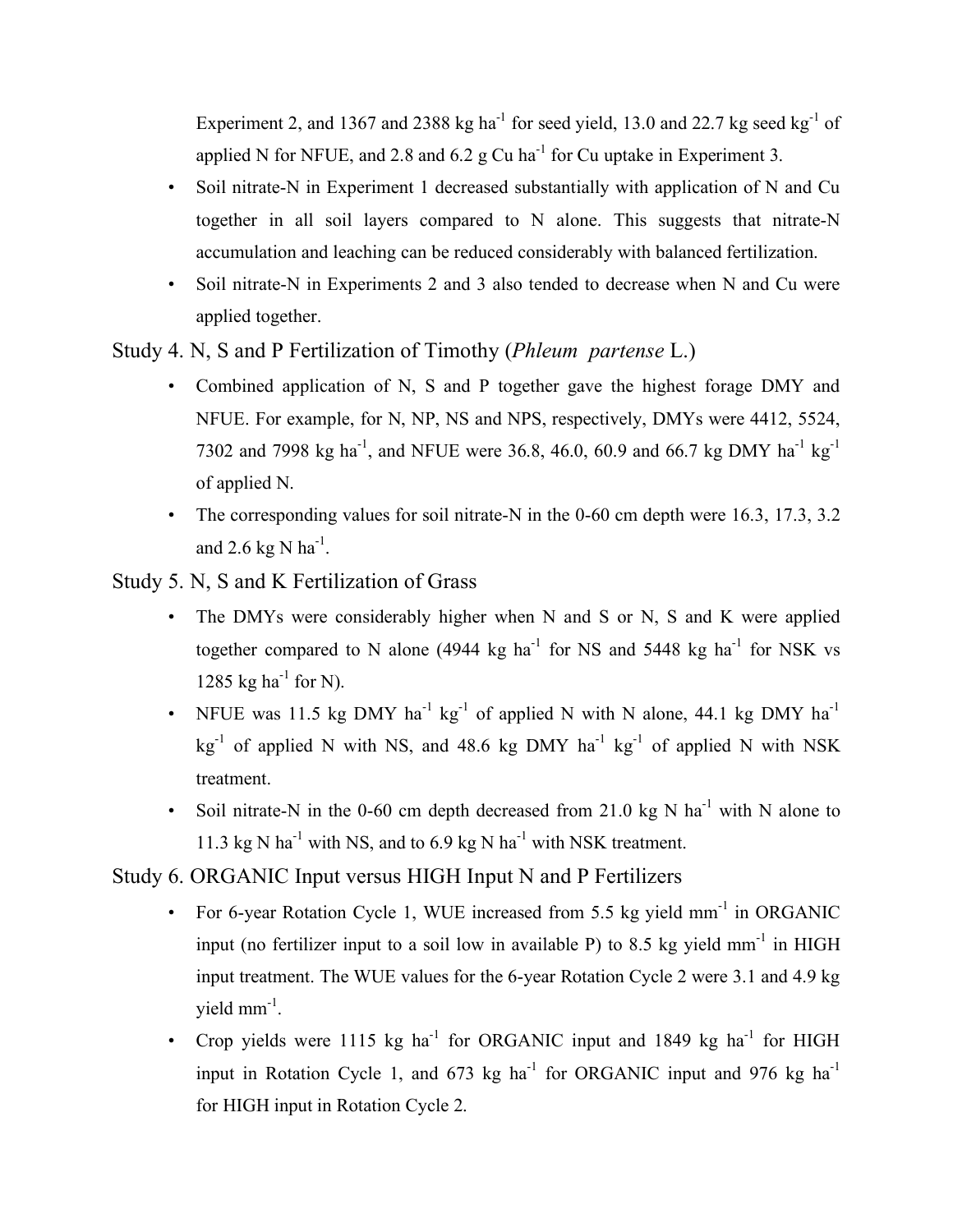### Conclusions

• Proper balanced application of N, S, P, or K fertilizers is essential for best crop yields, and highest utilization of nutrients, water and energy, while also reducing accumulation and leaching of nitrate-N in the soil profile. Thus, minimizing the potential for contamination of soil and ground water with nitrate-N.

#### Acknowledgements

• Authors thank Karen Strukoff for technical help, and Erin Cadieu for printing the poster.

Table 1. Seed yield, NFUE, oil content and amount of nitrate-N in the 0-60 cm soil after growing canola without and with applied sulphate-S fertilizers at three sites on S-deficient soils in northeastern Saskatchewan (Study 1 - adapted from Malhi et al. 2005)

|                 |                         |              | $1 - 1 - 1$            |                | $\frac{1}{2}$ |             |                  |
|-----------------|-------------------------|--------------|------------------------|----------------|---------------|-------------|------------------|
|                 | Date of                 |              |                        | Seed           | <b>NFUE</b>   |             | Nitrate-N        |
|                 | initiation              | Date of soil |                        | vield          | (kg seed ha   | Oil content | in soil          |
| Location        | & Site                  | sampling     | S fertilizer treatment | $(kg ha^{-1})$ | applied N)    | $(\%)$      | $(kg N ha^{-1})$ |
|                 |                         |              |                        |                |               |             |                  |
| Porcupine Plain | $1999 - Site 1$         | Spring 2002  | Control                | 17             | 0.1           | 30.9        | $194***$         |
|                 |                         |              | Ammonium sulphate      | 1378           | 11.5          | 40.5        | 19               |
|                 |                         |              |                        |                |               |             |                  |
|                 |                         |              |                        |                |               |             |                  |
| Tisdale         | $1999 - $ Site 2        | Autumn 2002  | Control                | 134            | 1.1           | 31.0        | $179^\bullet$    |
|                 |                         |              | Ammonium sulphate      | 765            | 6.4           | 38.2        | 108              |
|                 |                         |              |                        |                |               |             |                  |
| Star City       | $2004 - \text{Site } 3$ | Spring 2005  | Control                | 635            | 5.3           | 33.3        | 149**            |
|                 |                         |              |                        |                |               |             |                  |
|                 |                         |              | Ammonium sulphate      | 2422           | 20.2          | 37.4        | 106              |
|                 |                         |              |                        |                |               |             |                  |

<sup>z</sup> and \*\* indicate to treatment effect being significant at  $P \le 0.10$  and  $P \le 0.01$ , respectively.

Table 2. Seed yield, NFUE, straw yield and estimated amount of nitrate-N in the 0-60 cm soil after growing wheat without and with applied sulphate-S fertilizers at two sites on S-deficient soils in northeastern Saskatchewan (Study 2 - unpublished)

| Location        | Date of<br>initiation<br>& Site | Date of soil<br>sampling | S fertilizer treatment | Seed<br>vield<br>$(kg ha^{-1})$ | <b>NFUE</b><br>(kg seed ha<br>applied N) | <b>Straw</b><br>vield<br>(NFUE <sup>1</sup> ) | Nitrate-N<br>in soil<br>$(kg N ha^{-1})$ |
|-----------------|---------------------------------|--------------------------|------------------------|---------------------------------|------------------------------------------|-----------------------------------------------|------------------------------------------|
| Porcupine Plain | 1999 – Site 1                   | Spring 2002              | Control                | 2351                            | 19.6                                     | 3810 (31.7)                                   | $159*$                                   |
|                 |                                 |                          | Ammonium sulphate      | 2701                            | 22.5                                     | 4962 (41.3)                                   | 78                                       |
| Tisdale         | $1999 - \text{Site } 2$         | Autumn 2002              | Control                | 1763                            | 14.7                                     | 2475(20.6)                                    | $178**$                                  |
|                 |                                 |                          | Ammonium sulphate      | 2061                            | 17.2                                     | 3649(30.5)                                    | 112                                      |

<sup>z\*</sup> and \*\* indicate to treatment effect being significant at  $P \le 0.05$  and  $P \le 0.01$ , respectively.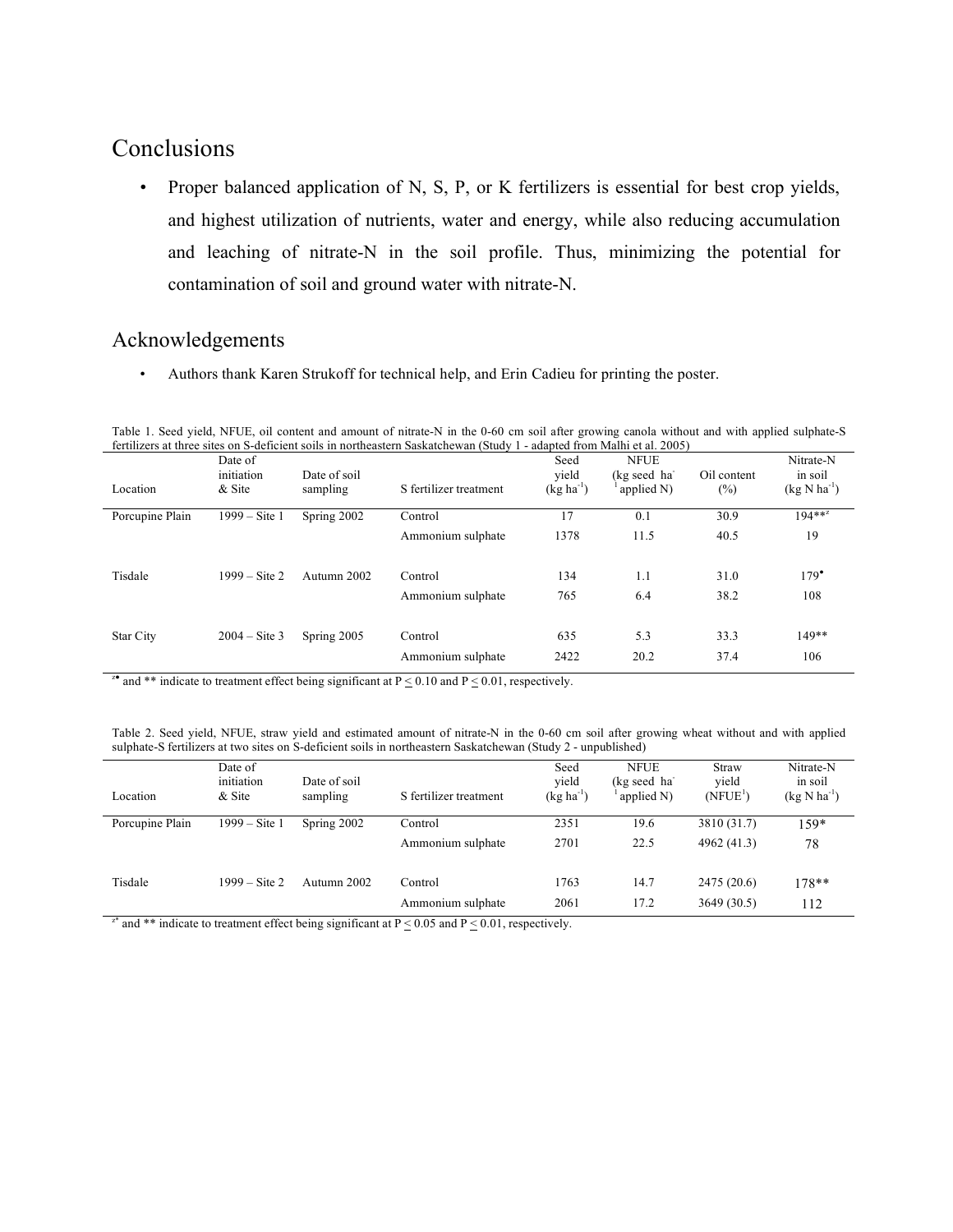| (Study 3 - unpublished)     |                           |                                                        |  |                                               |                                                           |                                                  |                 |          |  |  |
|-----------------------------|---------------------------|--------------------------------------------------------|--|-----------------------------------------------|-----------------------------------------------------------|--------------------------------------------------|-----------------|----------|--|--|
| Cu application treatment    |                           | Nitrate-N (kg N ha <sup>-1</sup> ) in soil depths (cm) |  |                                               |                                                           |                                                  |                 |          |  |  |
| Formulation                 | Rate<br>$(kg Cu ha^{-1})$ | Timing                                                 |  | $0 - 15$                                      | $15 - 30$                                                 | 30-60                                            | 60-90           | $0 - 90$ |  |  |
| Experiment 1                |                           |                                                        |  |                                               |                                                           |                                                  |                 |          |  |  |
| Control                     | $\boldsymbol{0}$          | n/a                                                    |  | $20.1**$                                      | $20.1*$                                                   | 18.7*                                            | $17.8**$        | 76.6*    |  |  |
|                             |                           |                                                        |  |                                               |                                                           |                                                  |                 |          |  |  |
| Solution (EDTA)             | $0.50 + 0.50$             | $4$ -leaf + flag-leaf <sup>y</sup>                     |  | 6.5                                           | 3.2                                                       | 4.4                                              | 5.1             | 19.2     |  |  |
| Solution (EDTA)             | 4.0                       | Spring (pre-tillage) $^x$                              |  | 8.2                                           | 4.4                                                       | 5.0                                              | 5.5             | 23.1     |  |  |
|                             |                           |                                                        |  | Seed<br>yield<br>$(kg ha-1)$                  | <b>NFUE</b><br>$(kg \text{ seed } ha^{-1})$<br>applied N) | Uptake<br>of Cu<br>$(g Cu ha^{-1})$              |                 |          |  |  |
|                             |                           |                                                        |  |                                               |                                                           |                                                  |                 |          |  |  |
| Control                     | $\boldsymbol{0}$          | n/a                                                    |  | 607                                           | 5.8                                                       | 0.9                                              |                 |          |  |  |
| Solution (EDTA)             | $0.50 + 0.50$             | $4$ -leaf + flag-leaf <sup>y</sup>                     |  | 2680                                          | 25.5                                                      | 10.7                                             |                 |          |  |  |
| Solution (EDTA)             | 4.0                       | Spring (pre-tillage) $^x$                              |  | 2850                                          | 27.1                                                      | 6.4                                              |                 |          |  |  |
|                             |                           |                                                        |  |                                               |                                                           |                                                  |                 |          |  |  |
|                             |                           |                                                        |  |                                               |                                                           |                                                  |                 |          |  |  |
|                             |                           |                                                        |  | Nitrate-N $(kg N ha-1)$ in soil depths $(cm)$ |                                                           |                                                  |                 |          |  |  |
| <b>Experiment 2</b>         |                           |                                                        |  | $0 - 15$                                      | 15-30                                                     | 30-60                                            | 60-90           | $0 - 90$ |  |  |
|                             |                           |                                                        |  |                                               |                                                           |                                                  |                 |          |  |  |
| $\overline{\text{Control}}$ | $\boldsymbol{0}$          | n/a                                                    |  | $10.2*$                                       | $5.2^{\bullet}$                                           | $5.2*$                                           | $6.3^{\bullet}$ | $26.9*$  |  |  |
| Solution (EDTA)             | 4.0                       | Spring (pre-tillage) $^x$                              |  | 6.9                                           | 3.9                                                       | 4.5                                              | 4.8             | 20.1     |  |  |
|                             |                           |                                                        |  |                                               |                                                           |                                                  |                 |          |  |  |
|                             |                           |                                                        |  | Seed                                          | $\rm{NFUE}$                                               | Uptake                                           |                 |          |  |  |
|                             |                           |                                                        |  | yield<br>$(kg ha^{-1})$                       | $(kg \text{ seed } ha^{-1})$                              | of Cu                                            |                 |          |  |  |
|                             |                           |                                                        |  |                                               | applied N)                                                | $(g Cu ha^{-1})$                                 |                 |          |  |  |
| Control                     | $\boldsymbol{0}$          | n/a                                                    |  | 1121                                          | 10.7                                                      | 2.6                                              |                 |          |  |  |
|                             |                           |                                                        |  |                                               |                                                           |                                                  |                 |          |  |  |
| Solution (EDTA)             | 4.0                       | Spring (pre-tillage) $^x$                              |  | 1908                                          | 18.2                                                      | 5.6                                              |                 |          |  |  |
|                             |                           |                                                        |  |                                               |                                                           |                                                  |                 |          |  |  |
|                             |                           |                                                        |  |                                               |                                                           | Nitrate-N $(kg N ha^{-1})$ in soil depths $(cm)$ |                 |          |  |  |
| Experiment 3                |                           |                                                        |  | $0 - 15$                                      | 15-30                                                     | 30-60                                            | 60-90           | $0 - 90$ |  |  |
|                             |                           |                                                        |  |                                               |                                                           |                                                  |                 |          |  |  |
| Control                     | $\boldsymbol{0}$          | n/a                                                    |  | 11.4 <sup>ns</sup>                            | 7.1 <sup>ns</sup>                                         | 7.7                                              | 7.1             | 33.3     |  |  |
| Solution (EDTA)             | $4.0\,$                   | Spring (pre-tillage)'                                  |  | 10.1                                          | 5.1                                                       | 5.7                                              | 6.0             | 26.9     |  |  |
|                             |                           |                                                        |  |                                               |                                                           |                                                  |                 |          |  |  |
|                             |                           |                                                        |  | Seed                                          | <b>NFUE</b>                                               | Uptake                                           |                 |          |  |  |
|                             |                           |                                                        |  | yield                                         | $(kg \text{ seed } ha^{-1})$                              | of Cu                                            |                 |          |  |  |
|                             |                           |                                                        |  | $(kg ha-1)$                                   | applied N)                                                | $(g Cu ha^{-1})$                                 |                 |          |  |  |
| Control                     | $\boldsymbol{0}$          | n/a                                                    |  | 1367                                          | 13.0                                                      | $2.8\,$                                          |                 |          |  |  |
|                             |                           |                                                        |  |                                               |                                                           |                                                  |                 |          |  |  |
| Solution (EDTA)             | $4.0\,$                   | Spring (pre-tillage)                                   |  | 2388                                          | 22.7                                                      | 6.2                                              |                 |          |  |  |

Table 3. Amount of nitrate-N in soil, seed yield and NFUE of wheat without and with Cu application in selected treatments in three Cu experiments

<sup>4</sup>, \*, \*\* and ns refer to significant treatment effects in ANOVA at  $P \le 0.10$ ,  $P \le 0.05$  and  $P \le 0.01$ , and not significant, respectively.<br><sup>y</sup>Two foliar applications, first at tillering and second at flag-leaf.<br><sup>\*</sup>Sol